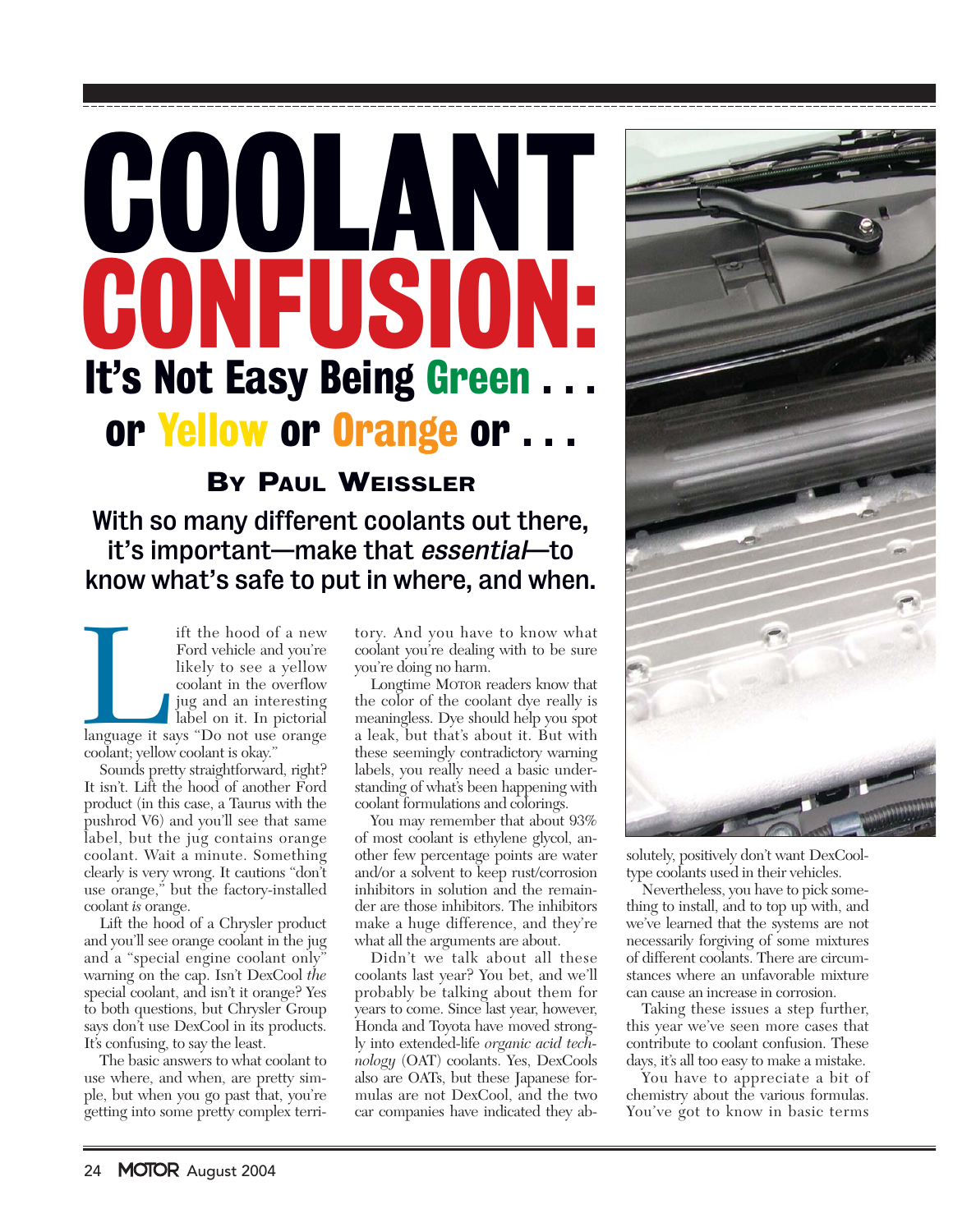

what's different about the different coolants—both conventional and extended-life types—and what it means when you have to pick one. Yes, that includes a bit about the dye colors.

## What's In DexCool?

You should know that the term "orange coolant" has come to mean a DexCoolapproved brand but that doesn't mean it's really true. If you make this assumption, you'd be wrong. It's what Ford's warning labels could be interpreted to refer to, so that label doesn't serve to clarify things (certainly not when a Ford system contains a very different—nonDexCool, but orange-dyed—coolant). The discontinued Mercury Cougar was an exception; it did contain an orange coolant similar to DexCool.

The "DexCool" designation means the coolant passes General Motors performance testing. Although Dex-Cool is not a specific formula, all three brands that have the label (Texaco Havoline, Prestone Extended Life and Zerex Extended Life) are somewhat similar. In particular, they're OAT coolants, but the similarities go beyond that basic description.

All DexCool-approved coolants *to date* use two organic acid rust/corrosion inhibitors, one called *sebacate*, the other called 2-EHA (which stands for *2-ethylhexanoic acid*). These organic acids are very stable and last a long time, although they take thousands of miles to become fully effective in protecting coolant passages.

GM recommends a DexCool change every five years or 150,000 miles, whichever comes first. Because most people drive 15,000 to 20,000 miles a year, that translates to a five-year replacement interval. As noted, the thousands of miles required to protect metal is an important trade-off for that longer life. Although like conventional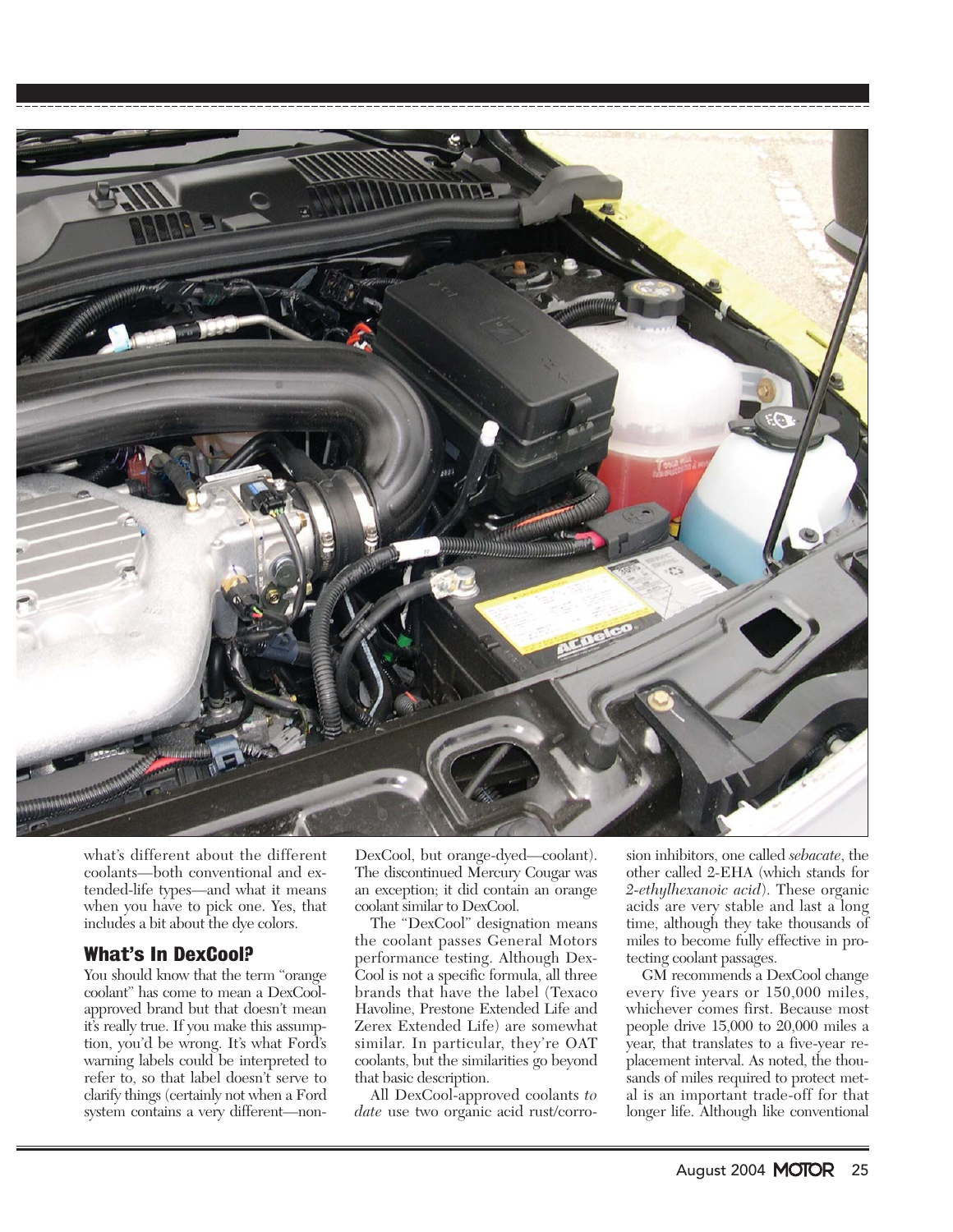# **COOLANT CONFUSIO**



This pictorial label on a Ford vehicle (above) has a diagonal line through the orange, which means do not use orange coolant (really referring to DexCool). The "OK" refers to the use of yellow coolant in this cooling system.

The cap on this Chrysler coolant jug (right) cautions that "special engine coolant only" should be used, and the coolant dye color is orange. Aside from one limited use seven years ago, however, Chrysler does not approve a DexCool-type coolant (or any other true OAT coolant). The approved coolant for this application is type G-05.

coolants, OATs also contain other inhibitors, for targeted protection.

The inhibitor 2-EHA works well in hard water and is more effective than sebacate at lower pH levels (when the coolant moves from the alkaline end toward the acid side), particularly for cast iron. Well, GM has a number of castiron engines. When there's a low coolant level in the coolant passages, the exposed cast iron rusts. Apparently, that rust is washed away later by flowing coolant, and is deposited in the heat exchangers. It eventually produces the rust powder problems that have been so widely observed (see MOTOR's August 2002 issue at *www.motor.com*). Why does the coolant level in these engines drop? The original radiator cap design was blamed for some of the issue, but there probably are a number of causes, including owner neglect and normal seepage. However, the rust powder issue is not a problem that was observed with the previously used conventional American coolant.

The inhibitor 2-EHA poses another issue: It's a plasticizer (softens plastic), so it has been blamed for coolant passage gasket leakage. Softening (and the resulting distortion) was reported by Ford, which encountered gasket leakage



This Saturn cap reads DexCool, and that's what's inside, despite engine supplier Honda's objections.

problems when it tested a DexCooltype formula on its V8 engines. Ford also saw similar issues with other gasket materials. That killed the OAT coolant idea for Ford, which had used a Dex-Cool-like coolant in the '99 Cougar V6.

Could that inhibitor be responsible for the intake manifold coolant gasket leakage on GM 60° V6 engines? Or is there some other service issue involved? (After all, GM isn't the only one with coolant gasket leakage problems.) The experts are still working on it.

## What Preceded OATs

Until the extended-life OATs came on the scene, there had been primarily two major coolant inhibitors for aluminum



protection—silicates and phosphates and conventional American coolants have used formulas containing both of them. Silicates are related to sand, and there were questions as to their effect on water pump seals. Some old tests seemed to suggest they were harmful, but there has been no credible evidence to support that stance on late-model designs with reputable brands of coolant. In fact, today's carbide seals are about as durable as you can get, and silicates that remain in solution seem to produce no problem anywhere. In real-world evaluations, there's no evidence of any issue, as silicate inhibitors have been used successfully for many decades in all makes of cars. Where a seal-deterioration issue surfaces, it has been attributed to core sand, from failure to clean engine blocks properly.

Silicates protect very quickly, so if there's some mechanical breakdown in the silicate protection, it re-forms very rapidly. For example, a water pump may suffer *cavitation erosion/corrosion* (a high coolant/ambient temperatures issue, particularly with certain cooling system designs). That means that as the coolant passes through the pump, bubbles are produced, which then collapse with explosive force, pockmark-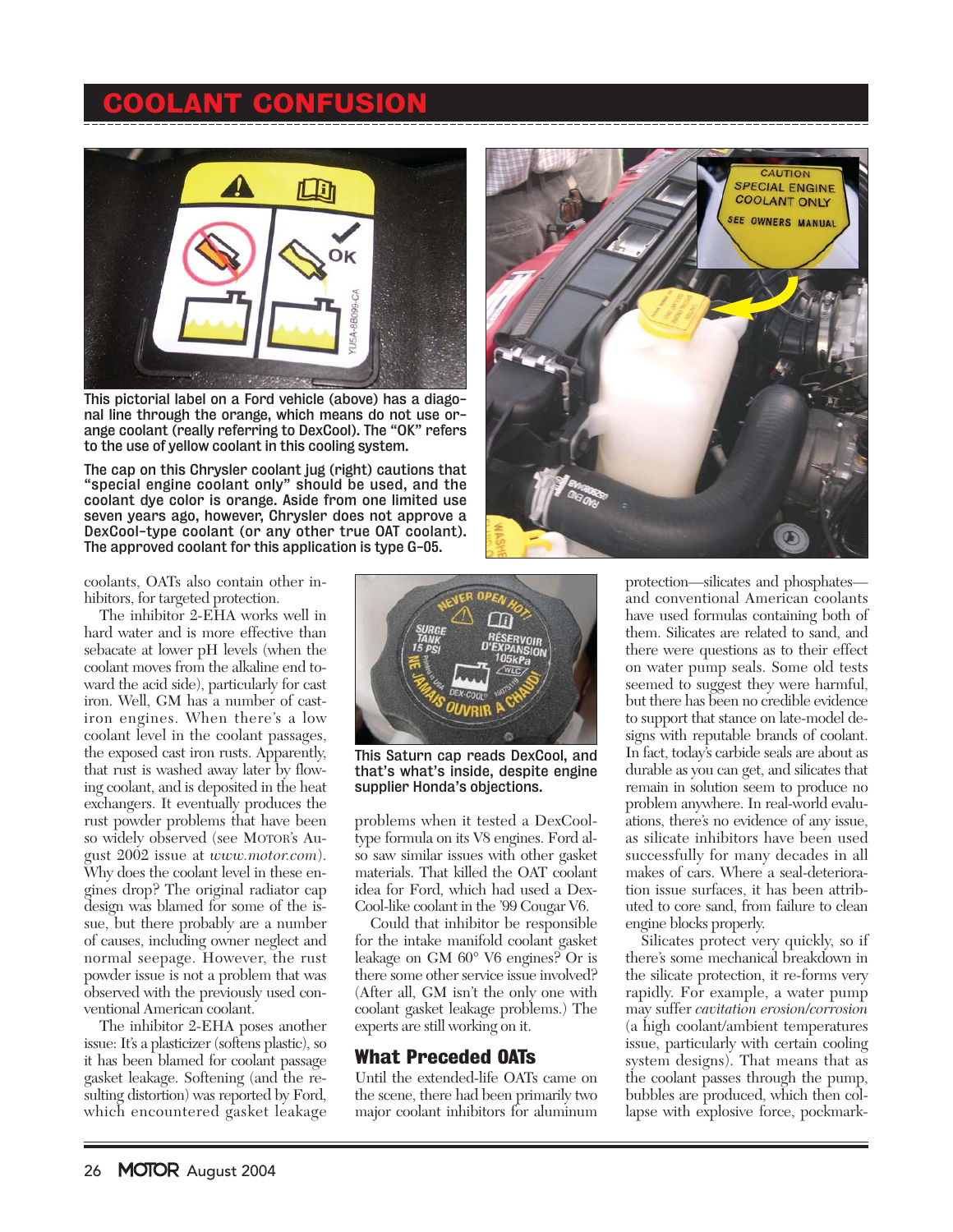## **OLANT CONFUSION**



RTI Technologies' new VCX-4 Vacuum Coolant Exchanger comes with four coolant cylinders—one for used coolant and three for new coolants (such as DexCool, G-05 and conventional American). This machine, which uses shop air and venturi vacuum to do the job, is designed to connect to the radiator neck.

ing the internal parts of the pump. That pockmarking is erosion, the marks being exposed, unprotected metal. If the inhibitors work quickly, the damage stops after minor corrosion. If they work slowly (as with organic acid inhibitors), the pockmarked areas corrode for a longer period.

American conventional green coolants use doses of both silicates and phosphates. Phosphates also protect aluminum quickly, but have raised concerns in hard water. OAT coolants contain no silicates and no phosphates.

European coolants also contain no phosphates, but do contain silicates (at a somewhat lower dose than conventional American coolant) plus other inhibitors. These have been used for a long time, and although they're conventional formulas, there are enhanced versions today, as covered in the section on "Other Extended-Life Coolants."

Japanese conventional coolants contain no silicates, but they do contain phosphates for fast-acting protection, plus other inhibitors. Extensive Japanese tests have shown phosphates to be a good corrosion inhibitor for aluminum, and particularly effective in protecting water pumps from corrosion after cavitation erosion/corrosion.

The questions about 2-EHA were raised not only by Ford (and reportedly DaimlerChrysler) but within Japanese coolant development circles, as well. When Honda introduced its longlife coolant, it specifically excluded 2- EHA, and we can tell you there is unhappiness at Honda regarding Dex-Cool in the new Saturn VUE with the Honda-supplied 3.5L V6. The system is being filled with DexCool because that's what's in the plant for everything else. It would not be simple to set up a separate coolant fill system for the Honda engine.

We can't tell you how this dispute is going to play out, but you do have to make a choice when it's time to change. The engine already has been protected with DexCool (unless there's an assembly line change in the works) and it's reasonable to install that when you service that engine. However, to extend gasket life and protect the water pump impeller and chamber, it wouldn't be a terrible idea to flush the system and switch to a coolant with phosphates and/or silicates (conventional American or G-05) at this point.

## Other Extended-Life Coolants

Ford and Chrysler Group use G-05, a low-silicate, no-phosphate formula long specified by Mercedes, even for its passenger car diesels. Once a similar formula even was made by Texaco for Saturn, with green dye and carrying a 3/36 service interval. Today, the Ford and aftermarket versions have yellow dye—or at least they're supposed to. And the Chrysler Group formula has been dyed



Robinair's new 75700 CoolTech, which uses a push/pull process (pressure at inlet, venturi vacuum draw), has two new-coolant tanks stacked in the back. The machine, which comes with adapters for connection in series with the radiator and upper hose, also can perform reverse-flushing with the engine off. The machine's top-mounted control panel has just two manual valves, for simplified operation.

orange. Now that we've seen Ford products with orange, it's possible that some of the stuff meant for Chrysler also is being shipped to Ford. Or perhaps it's the DexCool-like coolant used in the old Cougar, although that's doubtful. It's confusing, particularly when you see a "don't use orange" label on the coolant jug and there's orange coolant in the jug.

What is G-05? It's called a HOAT (for *hybrid organic acid technology*) that today serves for extended intervals, typically 5 years/100,000 miles. Like conventional Euro coolants, it's a lowsilicate, no-phosphate formula designed to pass European hard water tests. The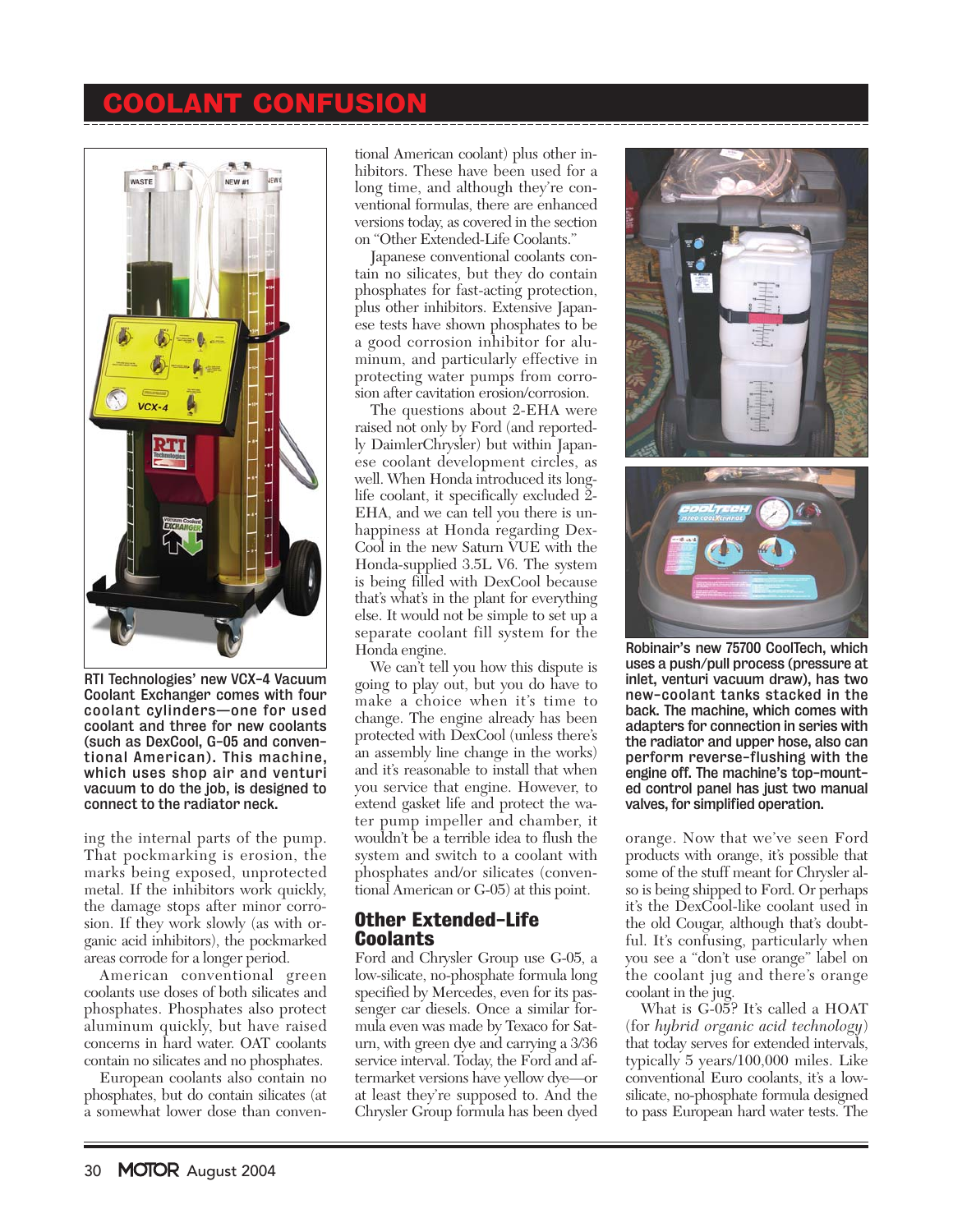## COOLANT CONFUSION

reference to OAT in HOAT is for an organic acid inhibitor called *benzoate*, which actually has been used for many years in almost every American, Japanese and European conventional coolant *except* what we now call OAT.

Honda and Toyota use a new extended-life OAT coolant—made with sebacate as the only organic acid—no 2-EHA. Sebacate isn't quite as effective in combating corrosion at lower pH levels, but because that's more of a cast-iron issue, it apparently didn't concern the Japanese. Both Honda and Toyota do continue to avoid silicates, but add a dose of phosphates to pro-

vide fast-acting aluminum protection, particularly to recoat the water pump after cavitation erosion/corrosion.

## What to Use

We used to say that *maintaining* the coolant level was more important than which type of coolant to use. But there's new evidence that we've been too cavalier in that respect. Sure, for small topups or in an emergency situation, it doesn't matter—use what you have. However, there are possible problems with extreme mixtures. An example cited by one coolant chemist: A somewhat diluted mix, perhaps 50% to 60% water,



The Viper 3250 coolant exchanger is basically the company's AF3400 machine with the coolant recycling function removed (a nod to the effective end of in-shop recycling). The new-coolant tank is designed for easy replacement, with available spare tanks for alternative coolants.



White Industries' new model DF2200 2Cool (above right) is a vacuum draw machine that comes with two new-coolant tanks. It's designed to do vacuum drain & fill through the radiator neck, or reverse-flow pressure flush through the upper radiator hose. There's an optional flow diversion manifold, which connects in series with the upper hose and radiator. In one position, the manifold valve allows coolant circulation only through the vehicle cooling system; in the other, coolant also flows through the machine for exchange.

with the remainder (from top-ups) a 50- 50 combination of an OAT and a conventional American coolant or a G-05. A remaining inhibitor (borate) could attack aluminum if the silicates are depleted. This becomes more of an issue when a part is being changed, and that new part has no protection against cavitation erosion/corrosion.

Top up with DexCool in GM and VW/Audi vehicles, and '98 Chrysler L/H cars or the '99 Mercury Cougar, if you get one with the original coolant or DexCool. Top up everything else with your second coolant—G-05 or conventional American.

## Replacement Parts

Original equipment coolants are validated for factory replacement parts. One of the issues that may arise is the use of an aftermarket replacement radiator or heater core made of copper-brass with lead solder. We have in previous articles pointed out that today's coolant inhibitor packages contain a small amount of copper-brass protection, but may provide little protection if a radiator is made with high-lead solder. Results of industry standard tests of the new Toyota extended-life coolant now show a substantial weight loss (corrosion), both in a 50-50 mix and in a 33% coolant mixture (solder corrosion is much greater in this more diluted solution).

If you have to change a radiator or heater core, use aluminum. Or, if it's an older car and the owner wants the lowest-cost radiator, you might procure a soldered-together copper-brass unit. Conventional American coolant should provide better protection against solder corrosion, which can result in radiator tube restrictions and leaks. But no coolant provides perfect protection.

If you're replacing aluminum parts on an engine, such as a water pump or even a new cylinder head, remember that part's coolant passages have not been protected. In those cases you should perform a complete coolant exchange.

#### Complete Coolant Service Choices

Chances are you'll standardize on two coolants to cover most situations. One will be a DexCool formula; the other continued on page 60